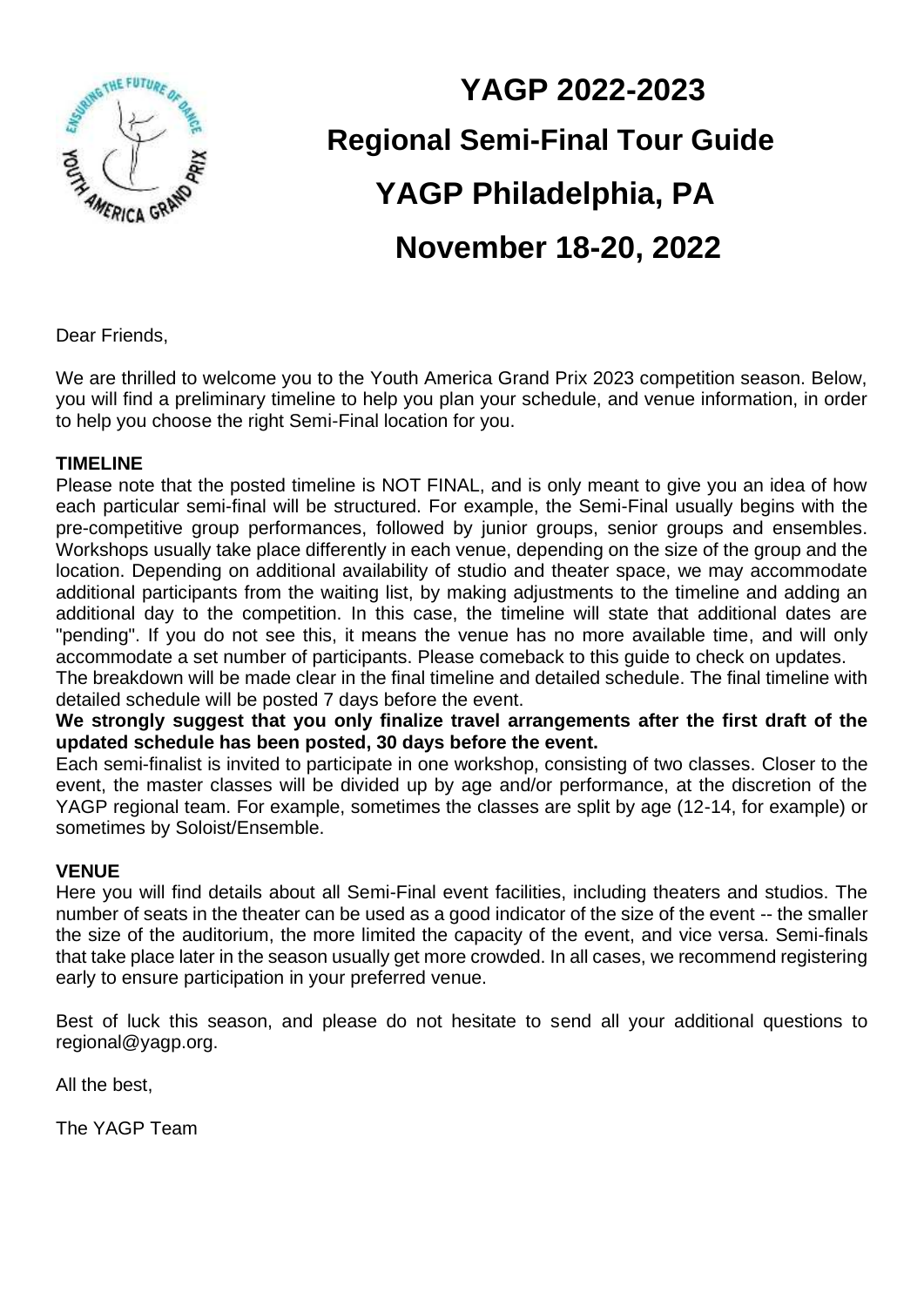# **YAGP 2022 Philadelphia, PA**

### **Important Information**

#### **About the Venue:**

The competition will take place at the Klein Life Jewish Community Center located in Northeast Philadelphia, about a 30 minute drive from the Philadelphia International Airport. A more intimate theater, the Klein Life JCC was recently renovated and is situated in a quieter suburban area with several nearby dining options.

#### **Theater:**

**Theater:** Klein Life Jewish Community Center **Website:** [Link](https://kleinlife.org/) **Address:** 10100 Jamison Avenue, Philadelphia, PA 19116 **Stage size:** 37 x 30 **Auditorium size:** 400 **Parking:** Free





#### **Studios:** Pending